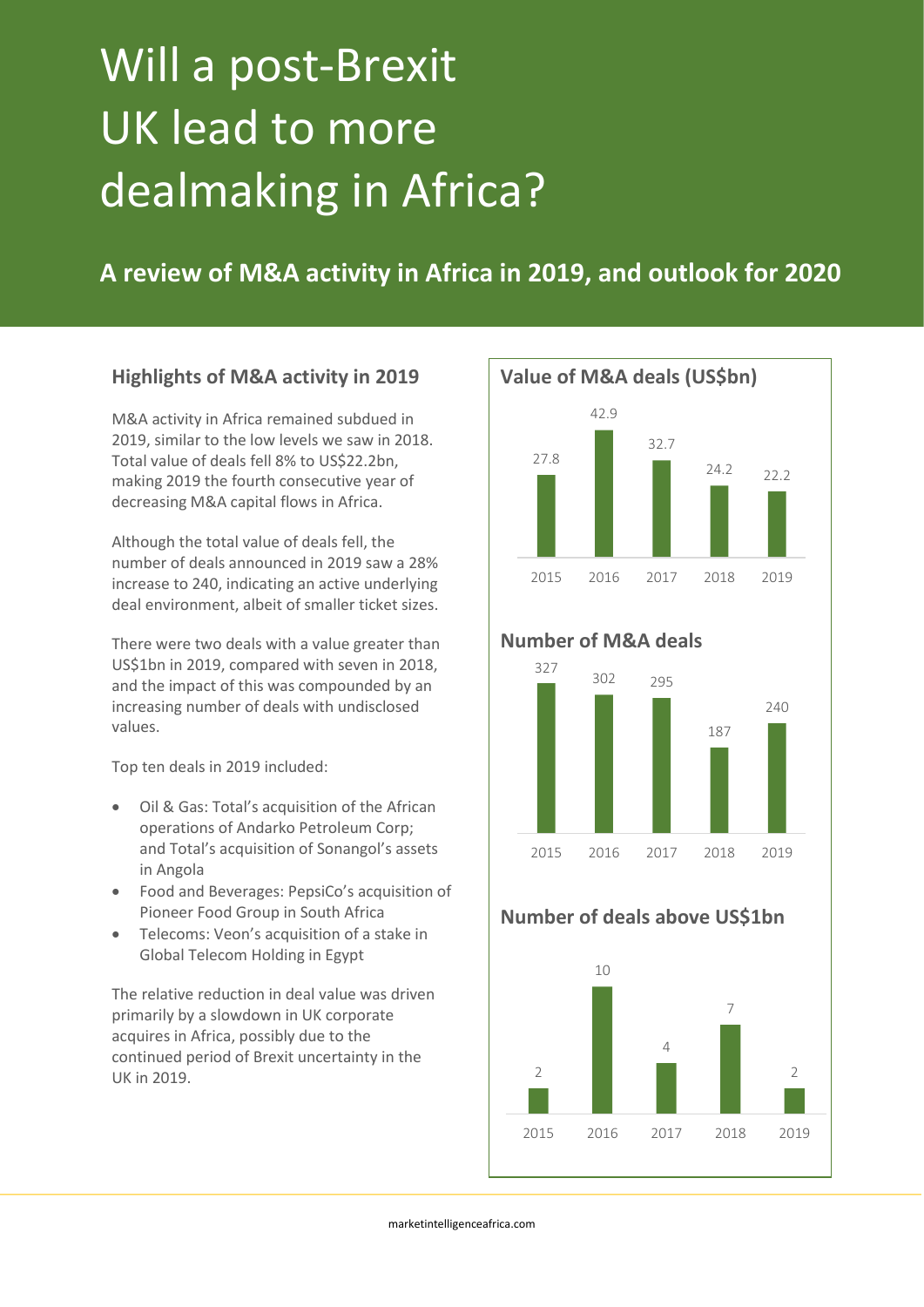Over 70% of the total deal value in 2019 originated from international acquirers, with Europe forming the major source of capital flow. At US\$11.2bn, the value of deals from European acquirers was the highest recorded in the last five years, despite the dearth of deal flow from UK acquirers. This growth was mainly fuelled by significant deals from French acquirers.

North American investors spent a total of US\$2.9bn on acquisitions in Africa in 2019, this being lower than levels seen in 2018 (US\$8.0bn) and 2017 (US\$4.5bn).

Deal activity from international Private Equity firms remained steady in 2019, with the top players being Carlyle Group and TPG Capital.



In our last paper on [M&A activity in Africa,](https://8f7e5883-6faf-4a29-b9d3-734e33b9125a.filesusr.com/ugd/57d7b5_1449cb0784ef4f7f92332b37f5c3fbd5.pdf) we discussed the possible Brexit effect on UK acquirers in Africa. M&A activity in 2019 continues to support this hypothesis. Historically, UK acquirers account for around 10% of deal values in Africa, but in 2019 this plummeted to just 2%, recording capital flows of US\$500m, which represents less than a tenth of levels seen in 2017.

The majority of UK acquires in 2019 were financial investors, with very limited activity from corporate investors. In fact, one of the major transactions by a UK corporate was a sale, rather than an acquisition – BP plc's sale of its assets in Egypt to Dragon Oil plc in the United Arab Emirates.

It does therefore appear that the three years of Brexit uncertainty have massively slowed down M&A activity from UK corporates into Africa. We expect this overhang to lead to higher levels of activity in 2020/2021 as the terms of withdrawal from the EU have now finally been agreed.







*"The slowdown in M&A activity from UK acquirers is likely to be temporary as UK corporates had adopted a wait-and-see stance to dealmaking during the period of Brexit uncertainty"*